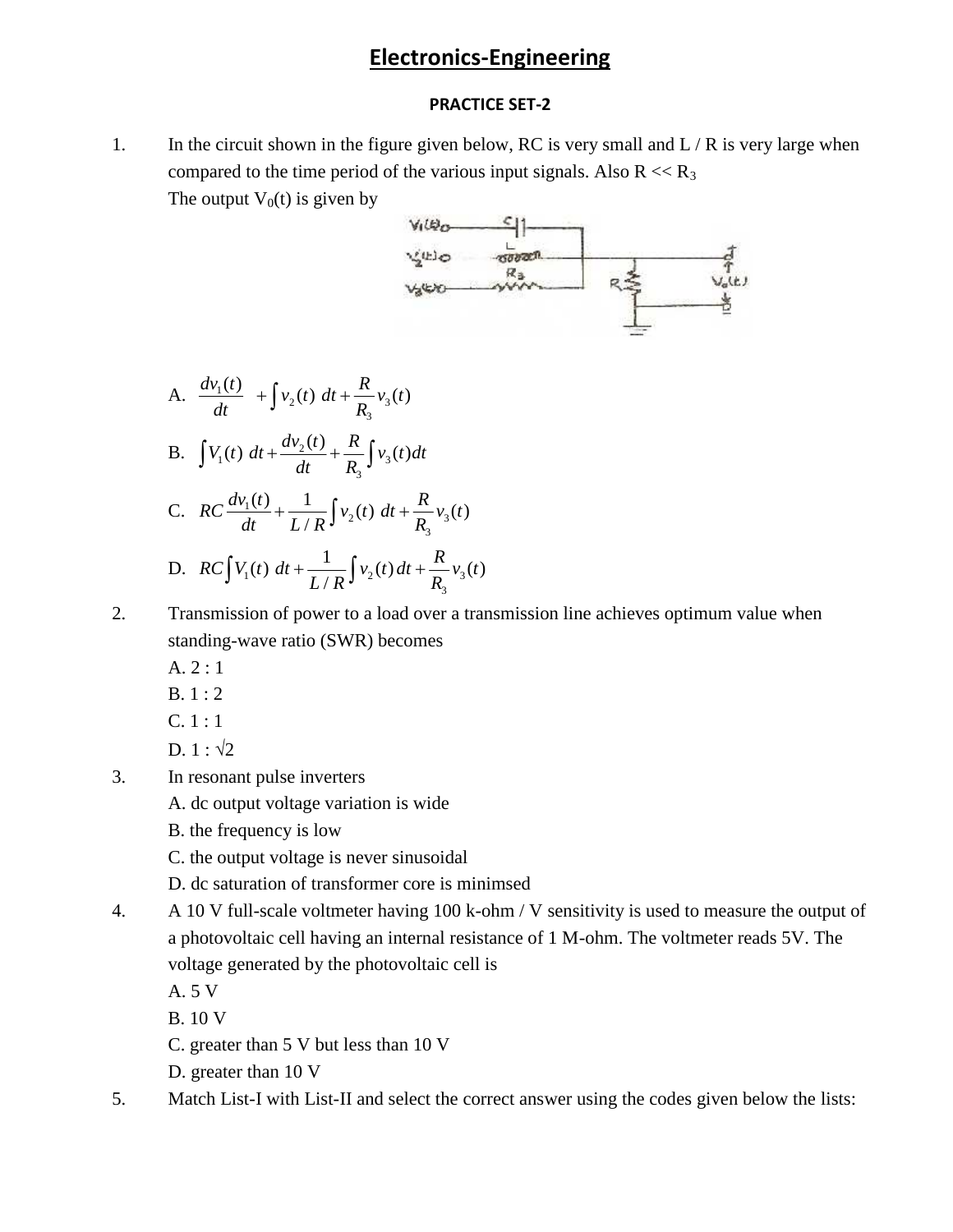

6. A computer system has a 4K word cache organized in block set associative manner with 4 blocks per set, 64 words per block. The number of bits in the SET and WORD fields of the main memory address formula is

A. 15, 4

B. 6, 4

- C. 7, 2
- D. 4, 6
- 7. In figure shown below, which component in the battery charging circuit is wrongly connected?

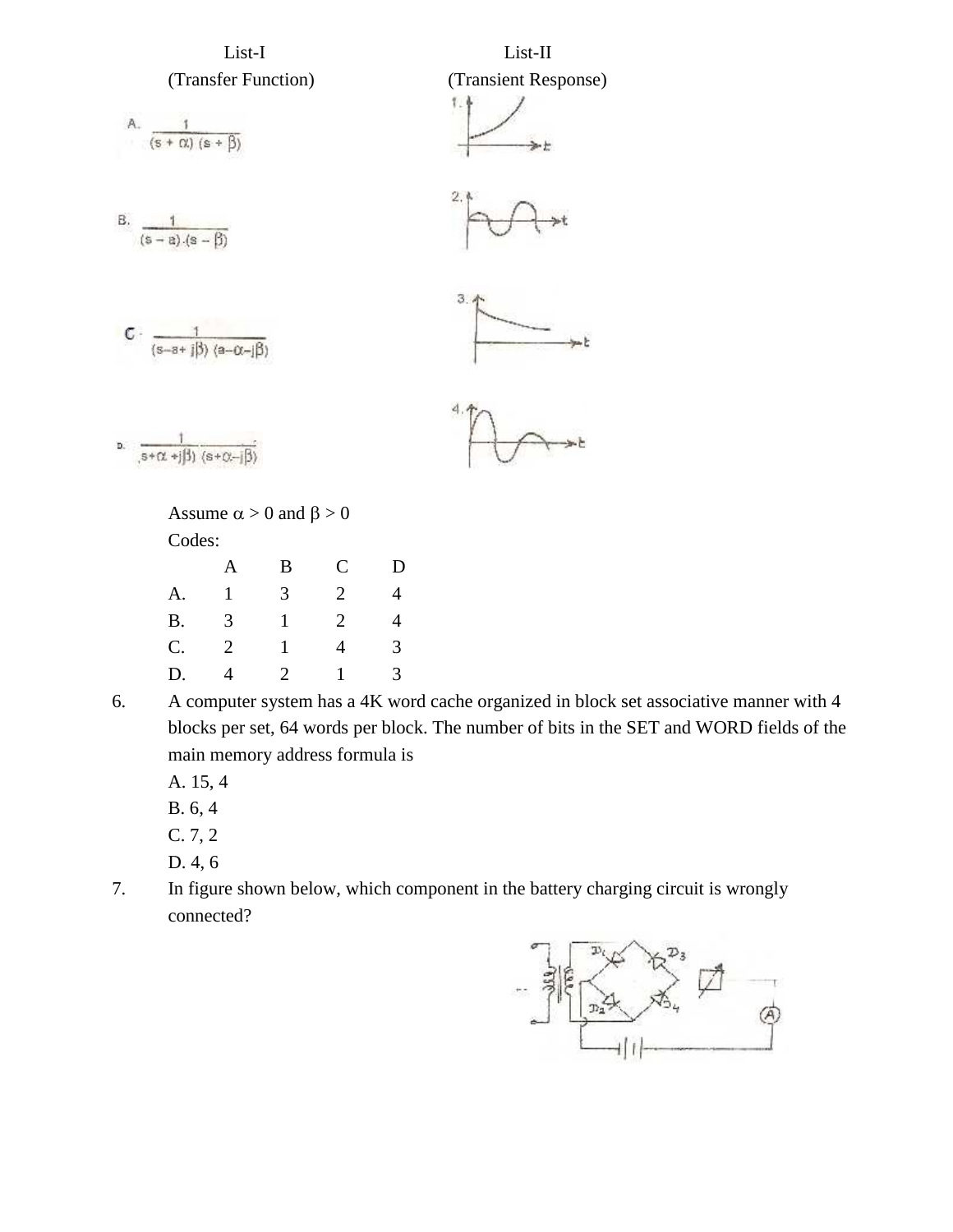- A. Battery.
- B. Control resistor.
- C. Rectifier diodes.
- D. Transformer.
- 8. A carrier is simultaneously modulated by sine wave with modulation indices of 30% and 40% respectively. The overall modulation index will be
	- A. 50%
	- B. 70%
	- C. 100%
	- D. indefinite as modulation by two waves simultaneously is not possible.
- 9. In an 8085 microprocessor system with memory mapped I / O
	- A. I / O devices have 16-bit addresses
	- B. I / O devices are accessed using IN and OUT instructions
	- C. there can be a maximum of 256 input devices and 256 output devices
	- D. arithmetic and logic operations can be directly performed with the I / O data.
- 10. Low grade fuels have
	- A. low moisture content
	- B. low ash content
	- C. low calorific value
	- D. low carbon content
- 11. Aluminum has a higher atomic packing factor than molybdenum by about 6%. This means that
	- A. Aluminum is heavier than molybdenum
	- B. the ratio of the volume of the unit cell to the volume of the atoms per unit cell is lower in aluminum
	- C. The ratio of the number of atoms per unit cell to size of the cell is roughly equal to Both
	- D. The distance between atoms are equal for both
- 12. A microwave junction is supposed to be matched at all ports if in the S matrix
	- A. all the diagonal elements are zero
	- B. all the diagonal elements are equal but not zero
	- C. all the diagonal elements are complex
	- D. is Hermitian
- 13. Radar becons are used for
	- A. target identification
	- B. navigation
	- C. causing significant extensions of the maximum range
	- D. all of these
- 14. Which of the following statements is / are correct?
	- A. All the resonant frequencies of a microwave cavity are harmonics of a single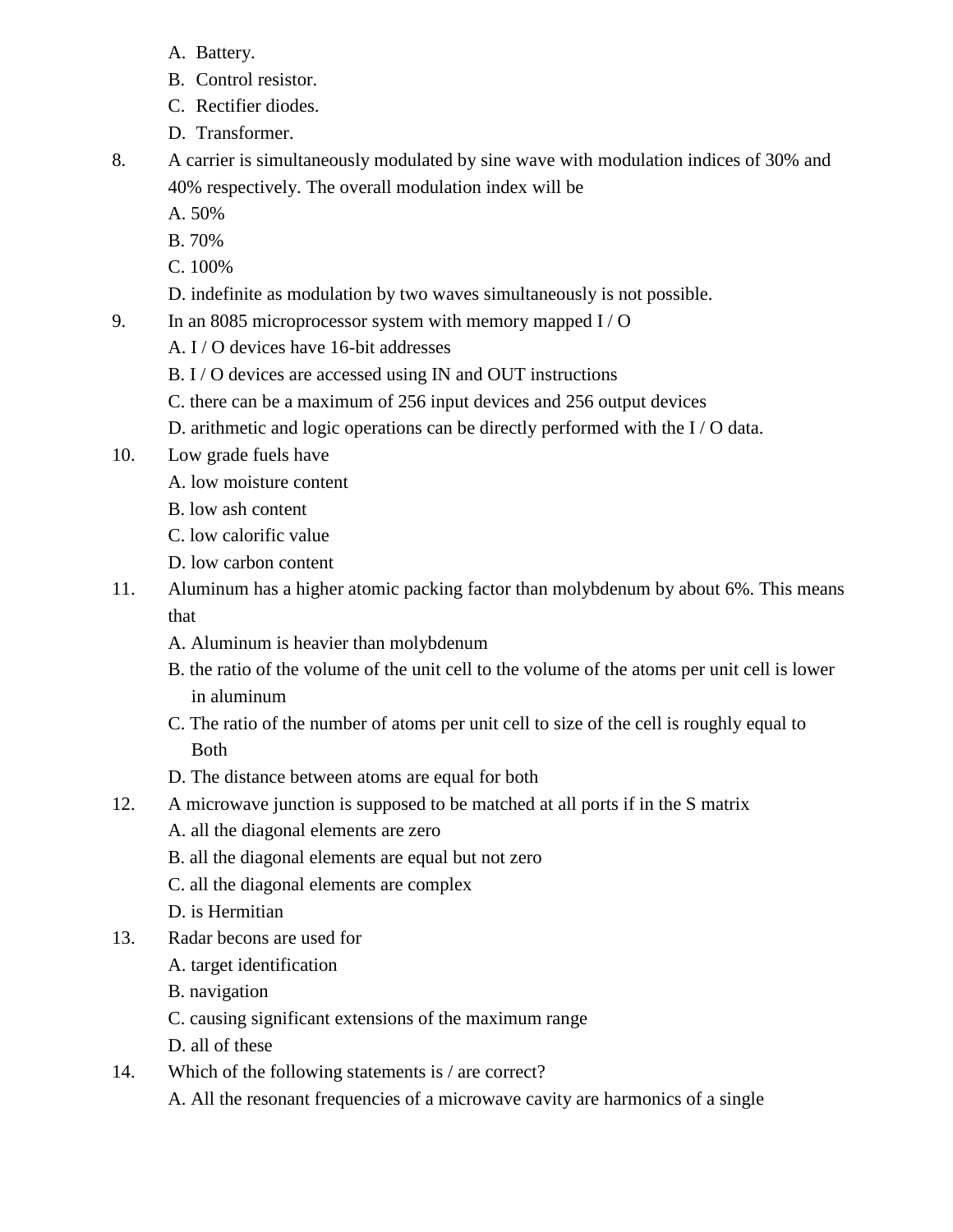frequency

- B. No two of the resonant frequencies of a microwave cavity are harmonics of a single frequency
- C. Resonant frequencies of a microwave cavity form distinct sets of harmonically related frequencies
- D. None of the above, because a microwave cavity does not resonate at a number of frequencies.
- 15. Satellite repeater serves to
	- A. to receive signal from the satellite
	- B. to repeat the satellite signals received
	- C. to change the frequency of signals received from the repeater
	- D. none of these
- 16. For the circuit shown in figure below, match List-I with List-II and select the correct answer using the codes given below the lists:



Codes:

|  |        | A B C    | D |  |
|--|--------|----------|---|--|
|  |        | A. 4 3 2 |   |  |
|  |        | B. 1 2 3 |   |  |
|  | C. 2 3 | 4        |   |  |
|  |        | D. 4 3 1 |   |  |

17. The relationship between SWR and  $K_r$  of a transmission line is

A. SWR = 
$$
\frac{K_r + 1}{K_r - 1}
$$
  
B. SWR = 
$$
\frac{1 - K_r}{1 + K_r}
$$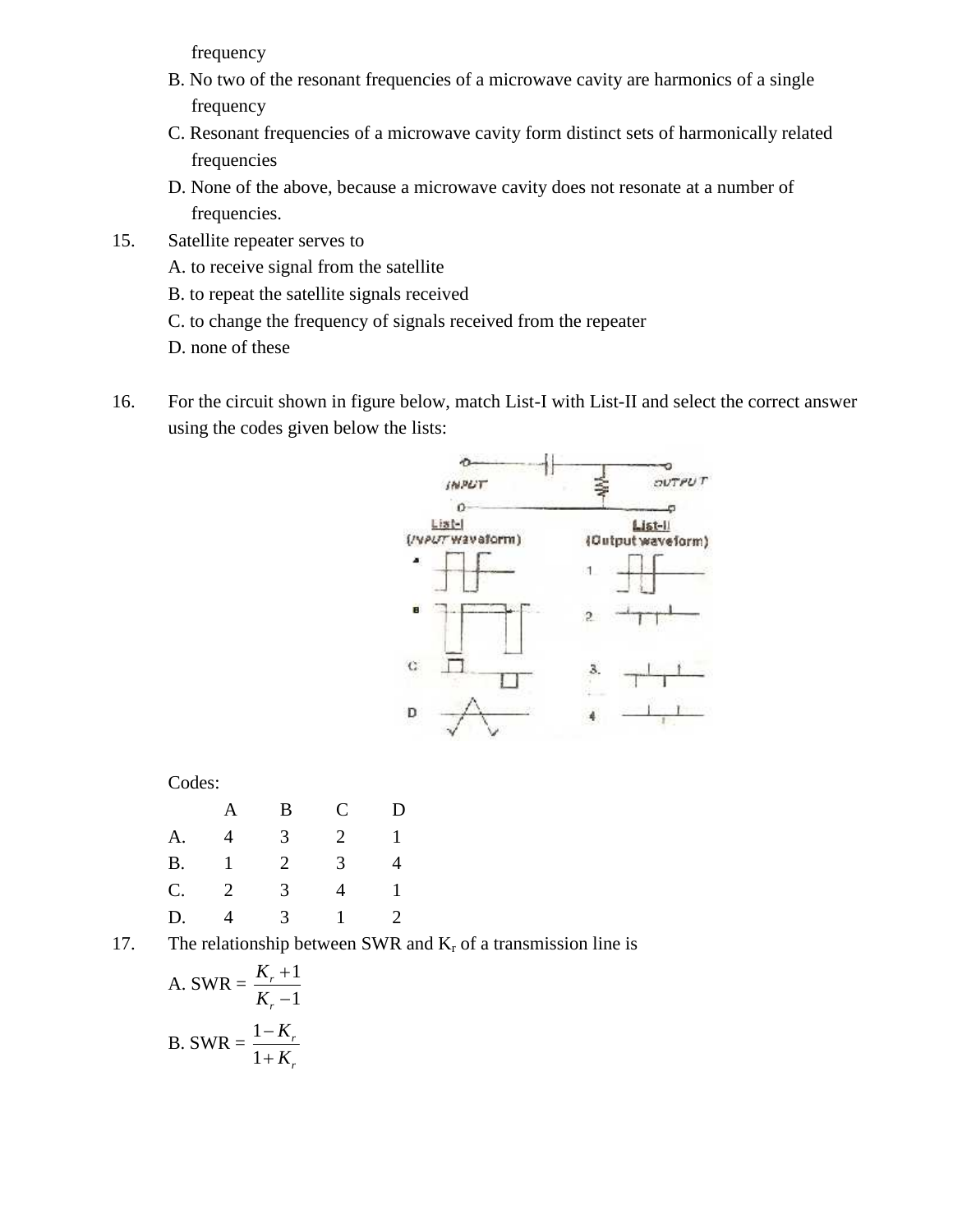C. SWR = 
$$
\frac{1 + K_r}{1 - K_r}
$$
  
D. SWR =  $\frac{K_r^2 + 1}{1 - K_r^2}$ 

18. The speed and torque of induction motor can be varied by which of the following means

- 1. Stator voltage control
- 2. Rotor voltage control
- 3. Frequency control
- A. 1 only
- B. 2 only
- C. 1 and 2 only
- D. 1, 2 and 3.
- 19. A 2 V peak to peak symmetrical wave is given to a rectifier type ac voltmeter. The voltmeter will read **Example 12**<br> **Example 12**<br> **Example 12**<br> **Example 12**<br> **Example 12**<br> **Example 12**<br> **Example 12**<br> **Example 12**<br> **Example 12**<br> **Example 12**<br> **Example 12**<br> **Example 12**<br> **Example 12**<br> **Example 12**<br> **Example 12**<br> **Example 12** 
	- A. 2.22 V
	- B. 1.11 V
	- C. 1 V
	- D. zero
- 20. A control system whose step response is  $-0.5(1 + e^{-2t})$  is cascaded to another control block whose impulse response is  $e^{-t}$ . The transfer function of the cascaded combination is:

\n- 2. Root of voltage control
\n- 3. Frequency control
\n- A. 1 only
\n- B. 2 only
\n- C. 1 and 2 only
\n- D. 1, 2 and 3.
\n- A. 2 V peak to peak symmetrical wave is given to a will read
\n- A. 2.22 V
\n- B. 1.11 V
\n- C. 1 V
\n- D. zero
\n- A control system whose step response is 
$$
-0.5(1 + e)
$$
 whose impulse response is  $e^{-t}$ . The transfer function
\n- A.  $\frac{1}{(s+1)(s+2)}$
\n- B.  $\frac{1}{s(s+1)}$
\n- C.  $\frac{1}{s(s+2)}$
\n- D.  $\frac{0.5}{(s+1)(s+2)}$
\n- For the logic circuit shown in figure below, the out
\n

21. For the logic circuit shown in figure below, the output Y is equal to



A. *ABC*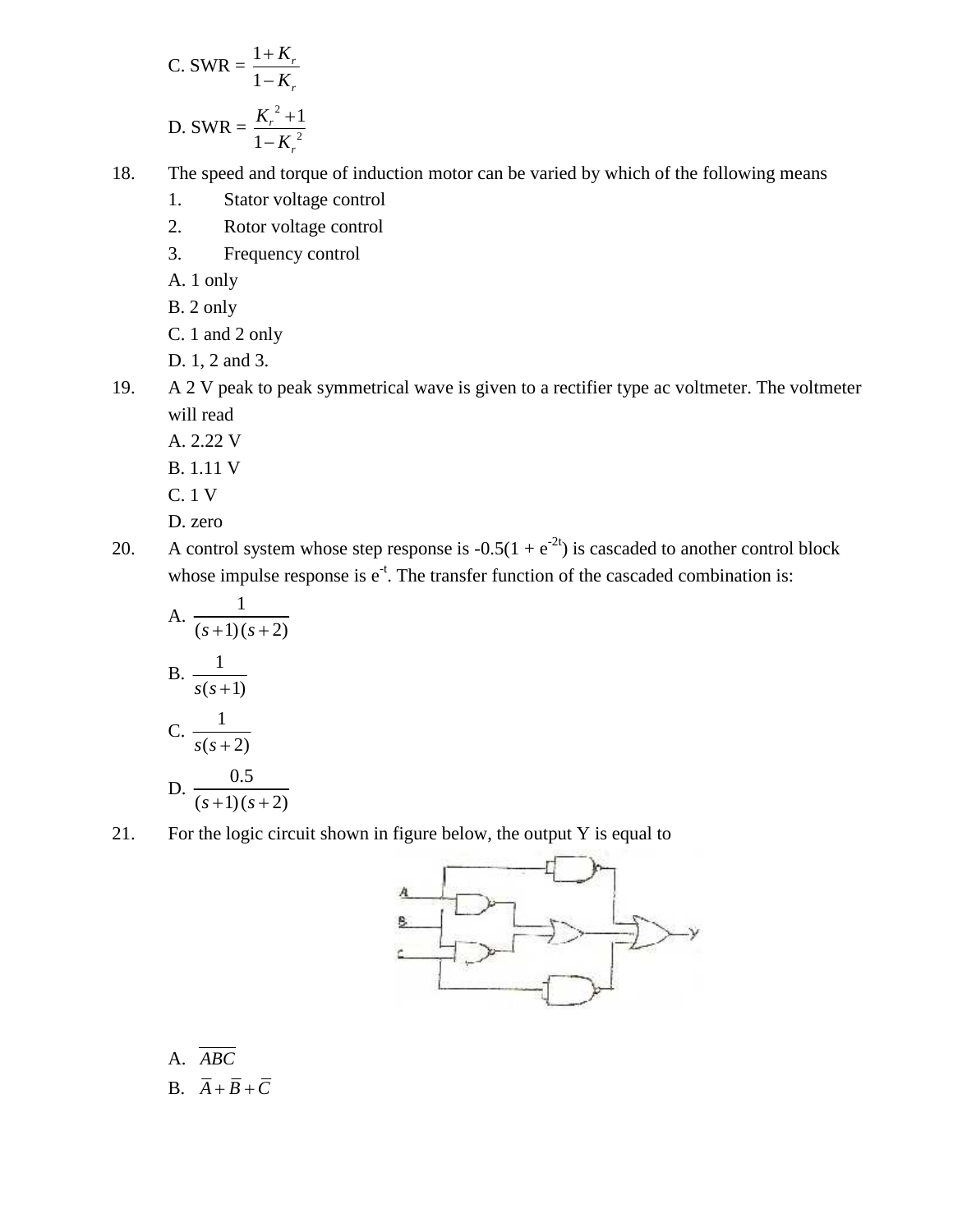- 
- 
- C.  $\overline{AB} + \overline{BC} + \overline{A} + \overline{C}$ <br>D.  $\overline{AB} + \overline{BC}$ <br>A full wave peak rectifier (using capacitor input filter) has a percentage ripple of 2 and load<br>resistance of 10 k-ohms. Minimum filter capacitance, in  $\mu$ F, required i C.  $\overline{AB} + \overline{BC} + \overline{A} + \overline{C}$ <br>
D.  $\overline{AB} + \overline{BC}$ <br>
A full wave peak rectifier (using capacitor input filter) has a percesistance of 10 k-ohms. Minimum filter capacitance, in  $\mu$ F, requ<br>
A. 12<br>
B. 50<br>
C. 24 22. A full wave peak rectifier (using capacitor input filter) has a percentage ripple of 2 and load resistance of 10 k-ohms. Minimum filter capacitance, in  $\mu$ F, required is
	- A. 12
	- B. 50
	- C. 24
	- D. 100
- 23. The intermediate frequency of a superheat receiver is 450 KHz. If it is tuned to 1200 KHz, the image frequency will be
	- A. 750 KHz
	- B. 900 KHz
	- C. 1650 KHz
	- D. 2100 KHz
- 24. The following program is run on an 8085 microprocessor:

| <b>Memory Address</b> | Instruction      |  |
|-----------------------|------------------|--|
| in hex                |                  |  |
| 2000                  | LXI SP, 1000     |  |
| 2003                  | PUSH H           |  |
| 2004                  | <b>PUSH D</b>    |  |
| 2005                  | <b>CALL 2050</b> |  |
| 2008                  | POP H            |  |
| 2009                  | <b>HLT</b>       |  |
|                       |                  |  |

At the completion of execution of the program, the program Counter of the 8085 contains

- …………. And the Stack Pointer contains …………
- A. 2050, OFFC
- B. 2020, OCCF
- C. 2000, CCFC
- D. 2020, OFFC
- 25. A student would like to separate the various components of a sample of ink in the laboratory. Which of the following techniques would be most suitable for him to use?
	- A. Filtration
	- B. Distillation
	- C. Titration
	- D. Paper chromatography.
- 26. The nature of atomic bond found in diamond is
	- A. ionic
	- B. covalent
	- C. metallic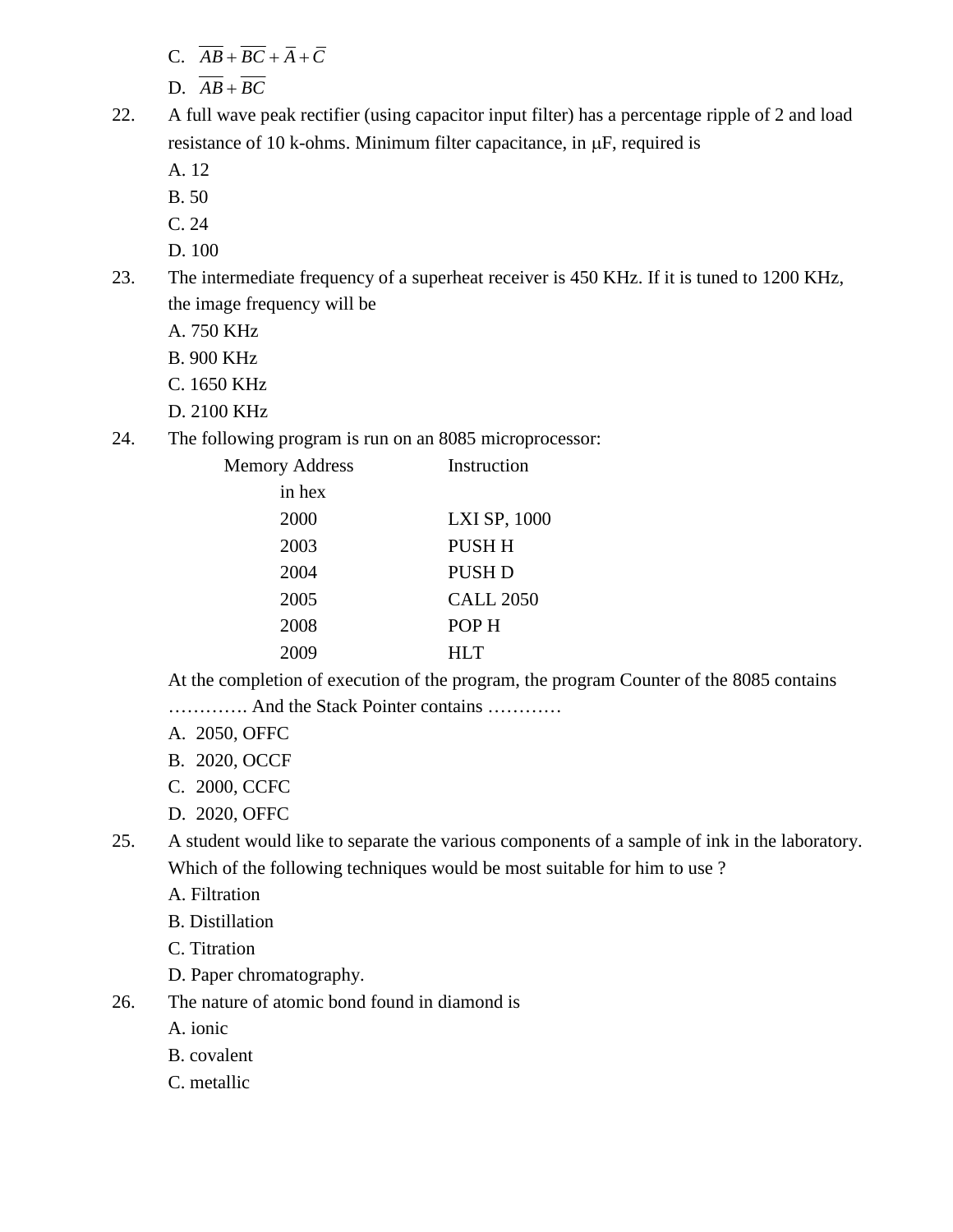D. none of the above

- 27. Waveguides are pressurized above normal atmospheric pressure for
	- A. increasing their power handling capacity
	- B. improving the conductivity of their walls
	- C. preventing higher order modes from propagating
	- D. varying the wave impedance
- 28. The Doppler Effect is used in
	- A. Pulsed Radar
	- B. CW Radar
	- C. MTI
	- D. both (a) and (c)
- 29. Two dissimilar antennas having their maximum directivities equal.
	- A. must have their beam widths also equal
	- B. cannot have their beam widths equal because they are dissimilar antennas
	- C. may not necessarily have their maximum power gains equal
	- D. must have their effective aperture areas (capture areas) also equal.
- 30. A satellite earth station has
	- A. only transmitting equipment
	- B. only receiving equipment
	- C. both transmitting as well as receiving equipment
	- D. none of these
- 31. Assertion (A): In the given network, the source is delivering maximum power.



Reason (R):  $z_L$  is the complex of  $z_g$ .

32. The reflection coefficient, characteristic impedance and load impedance of a transmission line are connected together by the relation

A. 
$$
K_r = \frac{Z_L + Z_0}{Z_0 - Z_1}
$$
  
\nB.  $K_r = \frac{Z_0 Z_L}{Z_0 - Z_L}$   
\nC.  $K_r = \frac{Z_L - Z_0}{Z_L - Z_0}$   
\nD.  $K_r = \frac{Z_L - Z_0}{Z_0 Z_L}$ 

33. Static induction thyristors have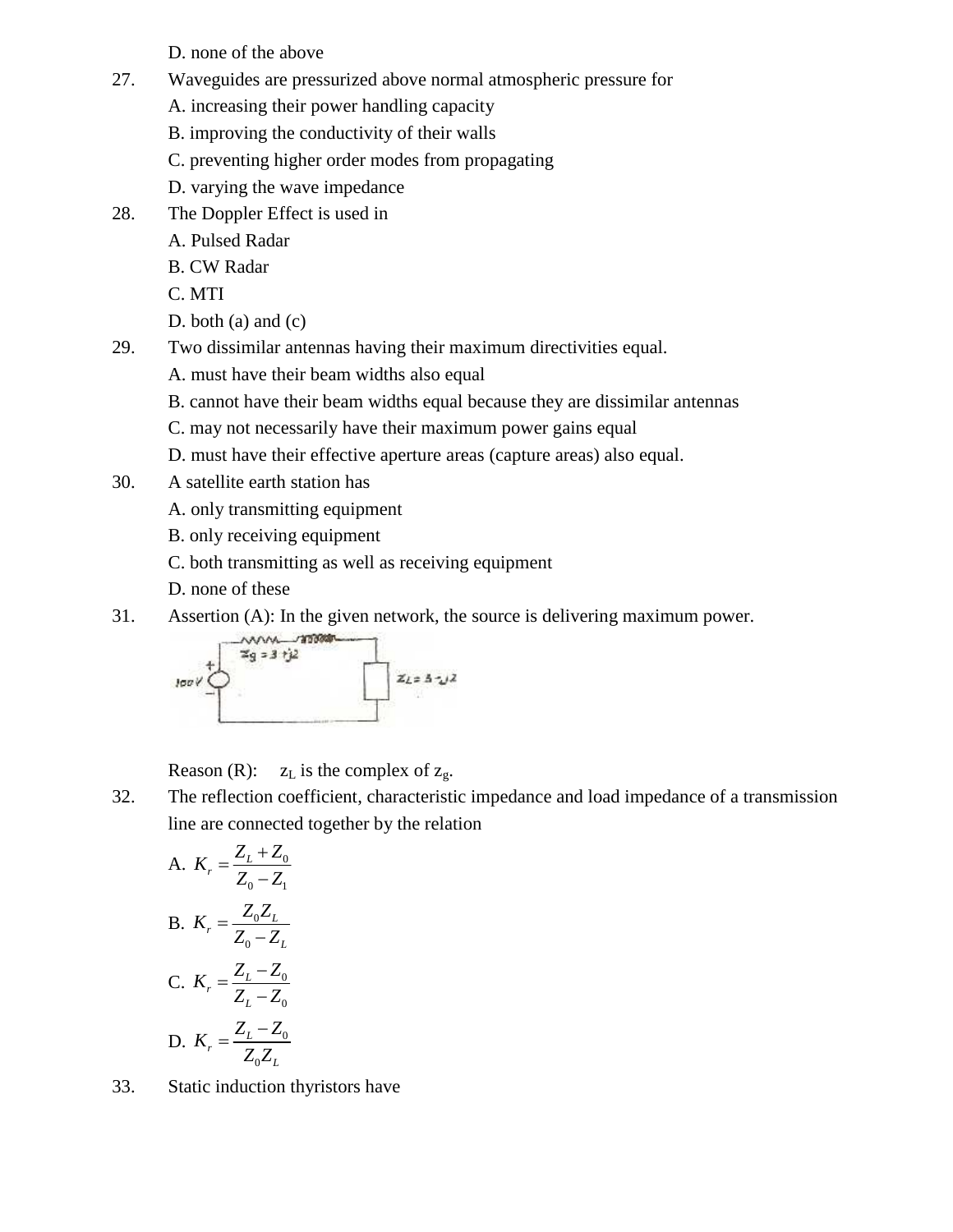- A. high dv / dt and low di / dt
- B. low dv / dto and high di / dt
- C. low dv / dt and low di / dt
- D. high dv / dt and high di / dt
- 34. An advantage of a permanent magnet moving coil instrument is that it is
	- A. free from friction error
	- B. has high (torque / weight of the moving parts) ratio
	- C. has low (torque / weight of moving parts) ratio

D. can be used on both a.c. and d.c.

35. The error response of a second order system to a step input is obtained as

E (t) = 1.66  $e^{-st}$  sin (6t + 37°).

The damping ratio is

- A. 0.4
- B. 0.5
- C. 0.8
- D. 1.0
- 36. The logic realized by the circuit shown in figure below, is



- A.  $F = A \odot C$
- B.  $F = A \oplus C$
- C.  $F = B \odot C$
- D.  $F = B \oplus C$
- 37. A zener regulator has an input voltage from 16 to 20 V and a load current from 25 to 100 mA. Breakdown voltage  $V = 12$  V. For holding load voltage constant under all conditions, the value of series limiting resistor should be
	- A. 1600 ohms
	- B. 40 ohms
	- C. 160 ohms
	- D. 200 ohms
- 38. The filter required to obtain SSB from DSB signal is
	- A. low pass filter
	- B. high pass filter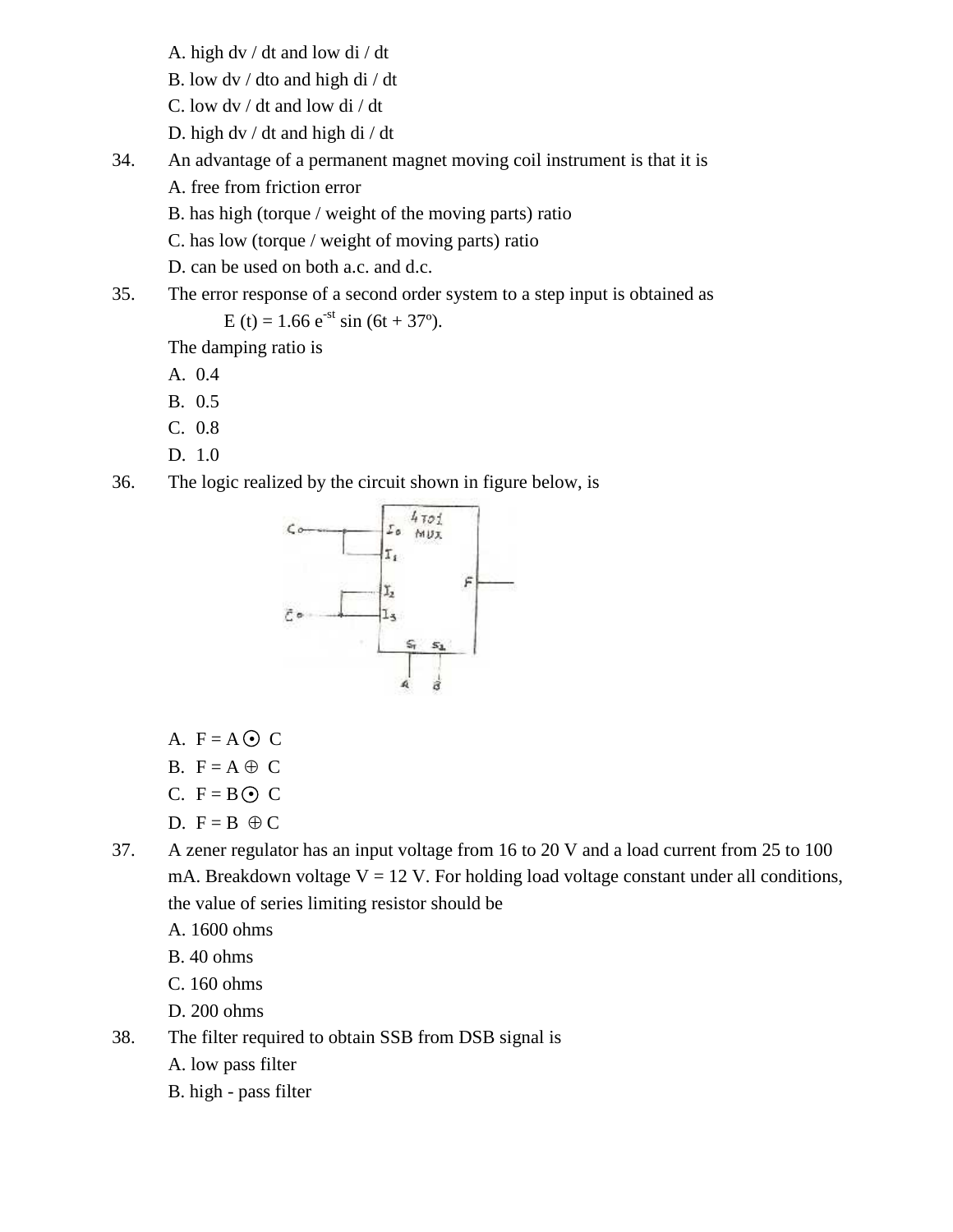- C. band pass filter
- D. band stop filter
- 39. When a CPU is interrupted, it
	- A. stops execution of instructions
	- B. acknowledges interrupt and branches to a subroutine
	- C. acknowledges interrupt and continues
	- D. acknowledges interrupt and waits for the nest instruction from the interrupting device.
- 40. Which of the following statements concerning the pH meter is / are correct?
	- I. The pH meter may be used to measure the acidity (for alkalinity) of a solution.
	- II. The pH meter must consist of at least a reference electrode, an indicating electrode and a potential measuring meter
	- III. The potential of a reference electrode of a pH meter depends largely upon the hydrogen on concentration of the measured solution.
	- A. I only
	- B. I and II
	- C. III only
	- D. I and III only
- 41. The crystal structure of most of the common metals is
	- A. hexagonal
	- B. covalent
	- C. orthorhombic
	- D. none of the above
- 42. Interleaving in colour TV system implies
	- A. mixing colour information with black and white signals
	- B. extracting black and white signals from colour signals
	- C. converting black and white signals into colour signals
	- D. producing I and Q signals.
- 43. Flat topped rectangular pulses are used in Radar Transmitters to
	- A. allow good minimum range and accurate range transmission
	- B. prevent frequency changes in magnetron
	- C. get better echo's free from noise
	- D. both (a) and (b)
- 44. The beam width-between first-nulls of a uniform linear array of N equally-spaced (element spacing  $= b$ ), equally-excited antennas, is determined by
	- A. N alone and not be d
	- B. d alone and not be N
	- C. the ratio,  $(N/d)$
	- D. the product, (Nd)
- 45. A satellite earth station
	- A. has only receiving equipment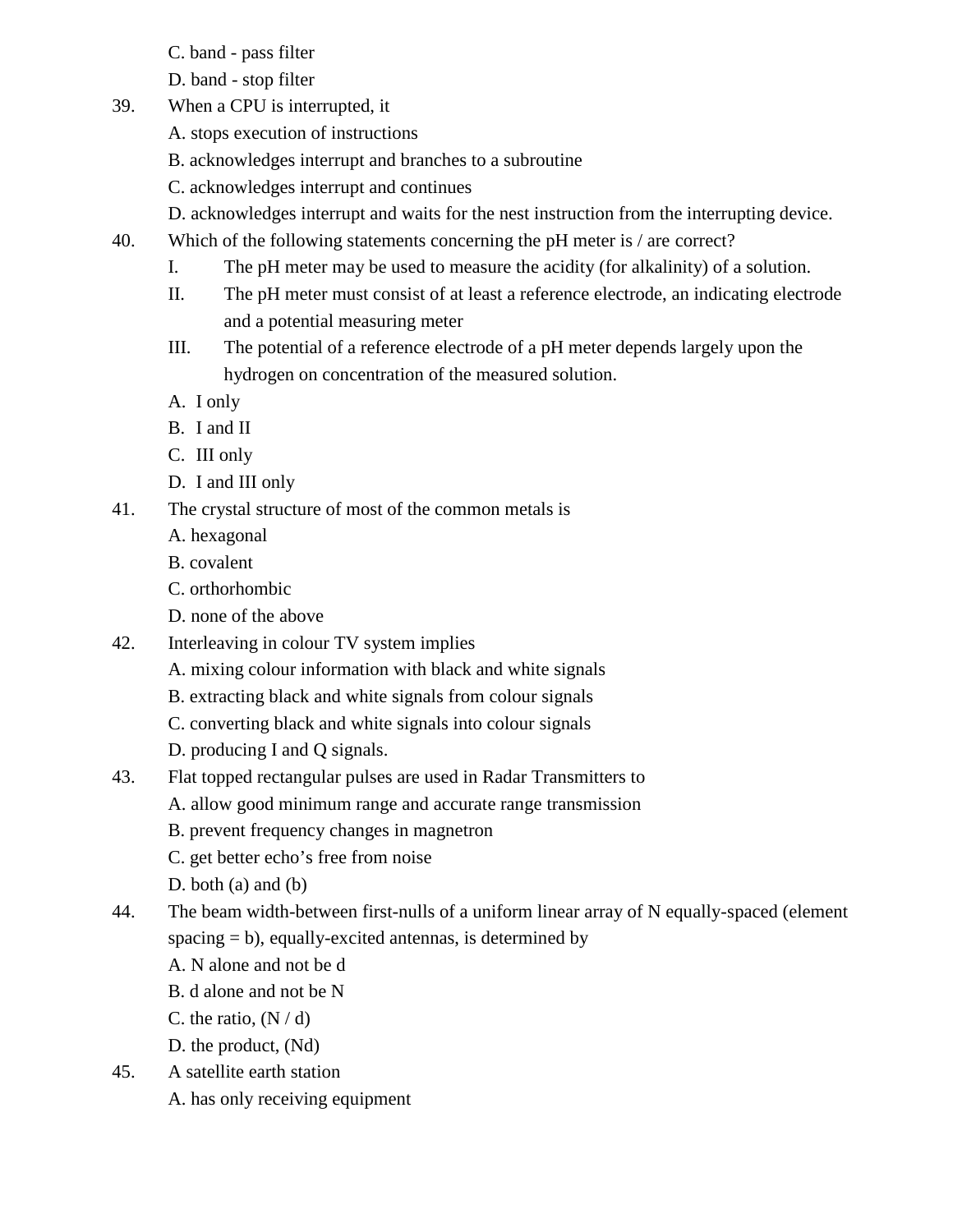B. transmitting equipment

C. (a) and (b) above

- D. none of these
- 46. A relation over the set  $s = (x, y, z)$  is defined by  $(x, x), (x, y), (y, x), (x, z), (y, z), (y, y), (z, z)$ What properties hold for this relation?
	- I. Symmetry
	- II. Reflexivity
	- III. Antisymmetry
	- IV. Irreflexivity.
	- A. I only
	- B. II only
	- C. I and II
	- D. I and IV.
- 47. A saw-tooth generator is built using a UJT with a constant current-charged capacitor C of 1  $\mu$ F driving the emitter. If the voltage V<sub>BB</sub> is 15 V and the capacitor charging current is 1 mA, then the period of the saw-tooth is approximately
	- A. 10 ms
	- B. 1 ms
	- C. 0.1 ms
	- D. 0.01 ms
- 48. Consider the following communication systems
	- 1. Technology
	- 2. Radio communication
	- 3. Microwave communication
	- 4. Optical sequence of these systems from the point of view of increase of base band channels each one of them can accommodate is
	- A. 2, 4, 3, 1
	- B. 3, 4, 1, 2
	- C. 1, 2, 3, 4
	- D. 4, 2, 1, 3
- 49. The number of bits needed to address 4K memory is
	- A. 6
	- B. 8
	- C. 12
	- D. 16
- 50. Three rods one made of glass, one of pure aluminum and one made of wrought iron are heated to 150ºC. All the rods are 15 mm in diameter and 300 mm long. The lowest temperature at the free end of the rods will occur in case of A. Aluminum rod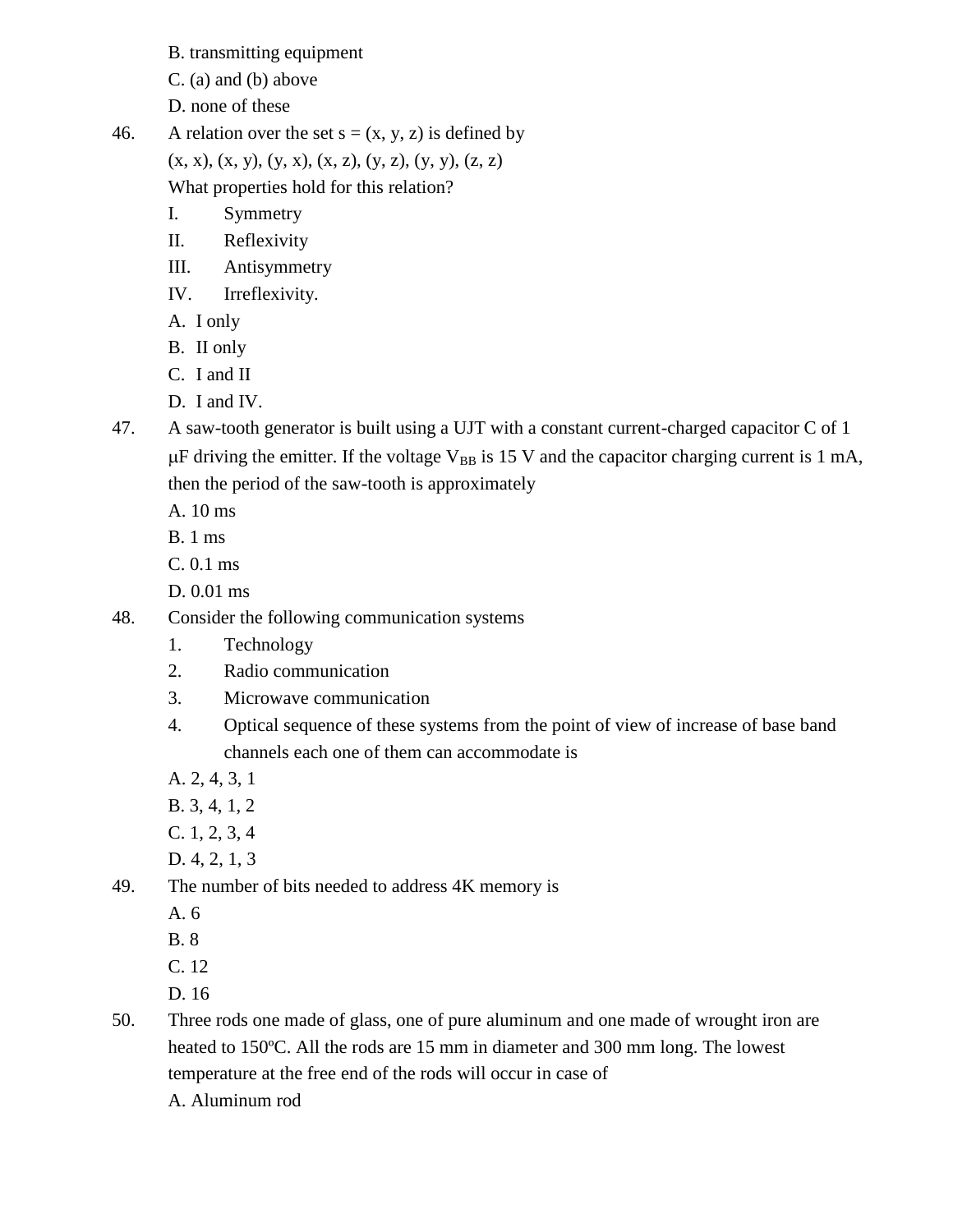- B. Wrought iron rod
- C. Glass rod
- D. Temperature will be same for all the three rods at free.

# **Solution**

- 1.(D). The networks having identical driving point functions are N1 and N4.
- 2.(D). The m.k.s. unit of electric field E is ampere per meter.
- 3.(B). The current-source inverter (CSI) is a dual of a voltage-source inverter (VSI). The line-toline voltage of a VSI is similar in shape to the line current of a CSI. The advantages of the CSI are: D. Temperature will be same for all the three rods at free.<br> **Solution**<br>
The networks having identical driving point functions are N1<br>
The m.k.s. unit of electric field E is ampere per meter.<br>
The current-source inverter same for all the three rods at free.<br> **Solution**<br>
Lentical driving point functions are N1 and N4.<br>
Figure 1: The sample per meter.<br>
Exerce (CSI) is a dual of a voltage-source inverter (VSI). The line-to-<br>
similar in shape
	- 1. Since the input dc current is controlled and limited, misfiring of switching devices, or a short circuit, would not be serious problems;
	- 2. The peak current of power devices is limited;
	- 3. The commutation circuits for thyristors are simpler; and
	- 4. It has the ability to handle reactive or regenerative load without freewheeling diodes.

4.(D). 
$$
W_1 = 100 W \pm 1 W
$$
;

$$
W_2 = -50 \pm 0.5 W
$$

$$
\therefore W_1 + W_2 = 50 \pm \frac{1.5}{50} \times 100 = \pm 3\%.
$$

5.(C). The transfer function of 
$$
x_1
$$
  $\underbrace{x_2}_{h}$  is  $\frac{a}{1 - ab}$  and that of  $x_1$   $\underbrace{x_2}_{h}$  is  $(a + b)$ .

- **b** 6.(D). Recursive programs take more time than the equivalent non-recursive version and hence not efficient. This is because to the function call overhead. In binary, search since every time the current list is probed at the middle, random access, binary search implemented this way inefficient.
- 7.(D). Input voltage should be greater than 12 V to allow for drop across R. Since Zener diode has to be reverse-biased, terminal A should, obviously, be positive.
- 8.(C). UHF range
- 9.(D). If each control field has k lines, then cell  $\lceil \log_2 (k + 1) \rceil$  bits are needed. For 1, 7 lines exist. The closest power of 2 equal to or larger than  $7 + 1$  is  $2^3 = 8$ . So 3 control bits are needed to describe those 7 lines Note:  $7 + 1$  is needed since No activity is one more alternative besides selecting one of seven lines Likewise,  $4 + 1$  requires 3 bits,  $5 + 1$  requires 3 bits,  $2 + 1$ requires 2 bits,  $1 + 1$  requires 1 bit and  $3 + 1$  requires 2 bits, so, the total number of bits needed is:  $3 + 3 + 3 + 2 + 1 + 2 = 14$ .
- 10.(A).Gamma rays
- 11.(D).Increasing the temperature will increase the thermal agitation in the molecule. This thermal agitation is the result of increased molecular vibrations. The kinked confirmation can be straightened with an applied stress. At higher temperature the molecules increase their resistance to the applied stress. Therefore, the elastic modulus increases with temperature.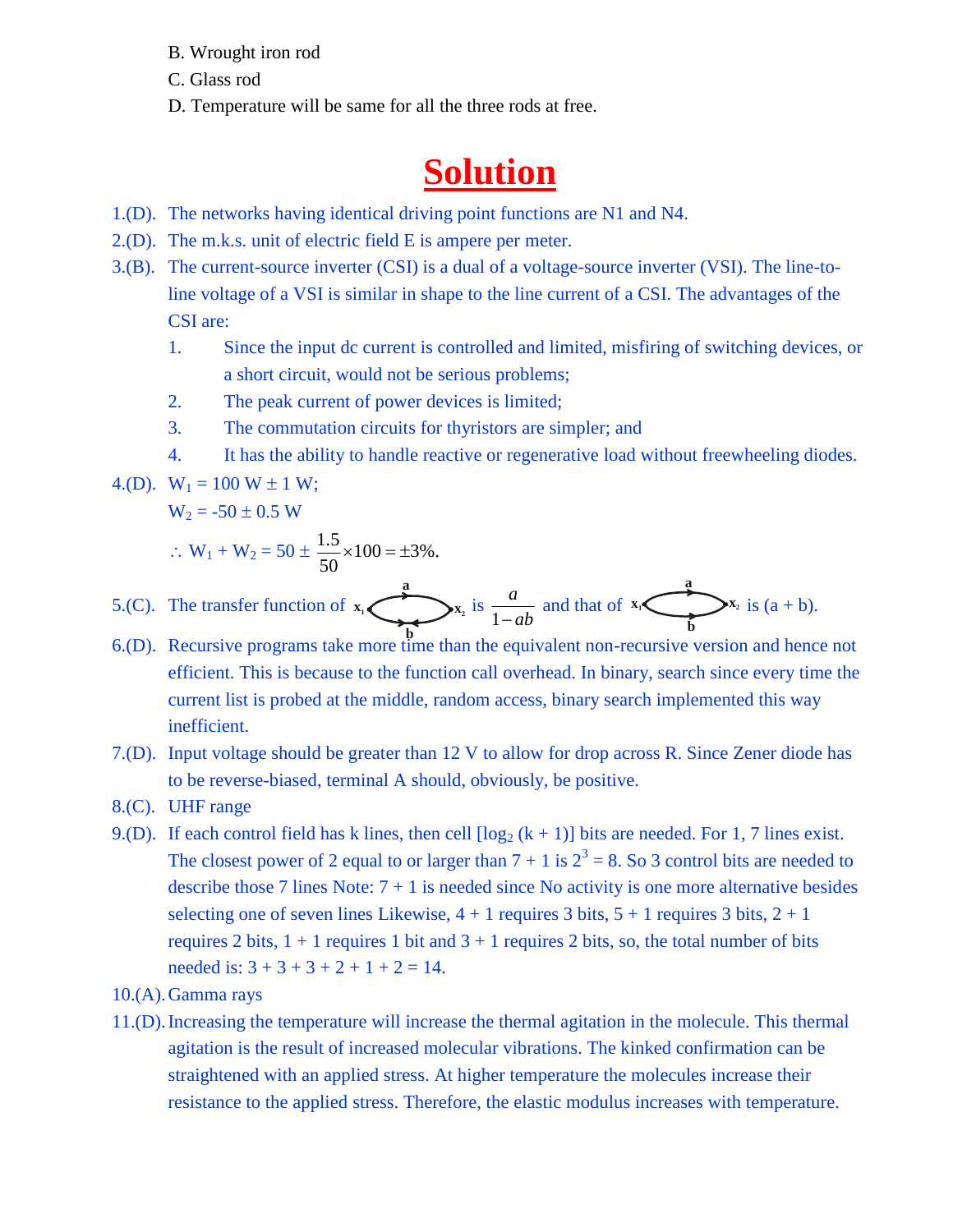12.(A).A-3, B-2, C-4, D-1

- 13.(B). Type A scope in Radar system displays target range alone.
- 14.(C). X-band, S band, C-band, L-band
- 15.(D).Linear velocity of a satellite in a circular orbit is independent of its mass.

16.(C). The output  $V_0(t) = i_1(t) R$ 

Also,  $V_1(t) = (1 / C) i_1(t) dt + i_1(t) R$ or C dv<sub>1</sub> (t) / dt = i<sub>1</sub> (t) + RC d i<sub>1</sub> (t) / dt or  $i_1$  (t) = C dv<sub>1</sub> (t) / dt if RC < T or  $i_1$  (t) or  $V_1$  (t) the output V<sub>0</sub> (t) = i<sub>1</sub> (t) R<br>
1so, V<sub>1</sub> (t) = (1 / C) i<sub>1</sub> (t) dt + i<sub>1</sub> (t) R<br>
r C dv<sub>1</sub> (t) / dt = i<sub>1</sub> (t) + RC d i<sub>1</sub> (t) / dt<br>
r i<sub>1</sub> (t) = C dv<sub>1</sub> (t) / dt<br>
RC < T or i<sub>1</sub> (t) or V<sub>1</sub> (t)<br>
. V<sub>0</sub> (t) = RC dv<sub>1</sub> D-1<br>
In Radar system displays target range alone.<br>
Ind, C-band, L-band<br>
of a satellite in a circular orbit is independent of<br>  $(1) = i_1$  (t) R<br>  $1/C$ )  $i_1$  (t)  $dt + i_1$  (t) R<br>  $= i_1$  (t) + RC d  $i_1$  (t) / dt<br>
(t) / dt<br>
(t) 3, B-2, C-4, D-1<br>
ope A scope in Radar system displays target range alone.<br>
band, S - band, C-band, L-band<br>
near velocity of a satellite in a circular orbit is independent of its mate<br>
near velocity of a satellite in a ci 2, C-4, D-1<br>
scope in Radar system displays target range alone.<br> *RC* s band, C-band, L-band<br>
velocity of a satellite in a circular orbit is independent of its mass.<br>
put V<sub>0</sub> (t) = i<sub>1</sub> (t) R<br>  $R$  (t) = (1 / C) i<sub>1</sub> (t) A-3, B-2, C-4, D-1<br> *Yype* A scope in Radar system displays target range alone.<br> *X*-band, *S* - band, C-band, L-band<br> *Linear velocity of a satellite in a circular orbit is independent of*<br> *The output*  $V_0$  (*t*) = i<sub>1</sub>

 $\therefore$  V<sub>0</sub>(t) = RC dv<sub>1</sub>(t) / dt

Similarly, we can see that L-R circuit, under the condition  $L/R > T$ , acts as an integrator. Thus for the circuit shown and under the conditions stated, the output would be

$$
v_0(t) = \frac{RC dv_1(t)}{dt} + \frac{1}{L/R} v_2(t) dt + \frac{R}{R_3} v_3(t)
$$

- B-2, C-4, D-1<br>A scope in Radar system displays target range alone.<br>A, S band, C-band, L-band<br>or velocity of a satellite in a circular orbit is independent of its mass.<br>utput V<sub>0</sub> (t) = i<sub>1</sub> (t) R<br>V<sub>1</sub> (t) = (1 / C) i<sub>1</sub> 17.(C). Transmission of power to a load over a transmission line achieves optimum value when SWR becomes 1: 1.
- 4, D-1<br> **o** in Radar system displays target range alone.<br>
band, C-band, L-band<br>
city of a satellite in a circular orbit is independent of its mass.<br>  $V_0$  (t) = i<sub>1</sub> (t) R<br>  $V_0$  (t) = i<sub>1</sub> (t) + RC d i<sub>1</sub> (t) / dt<br>  $dV_1$ 18.(D).Resonant pulse inverters are used when the variation of the dc output voltage is not wide. The inverter frequency is very high and the output voltage is almost sinusoidal. Due to resonant oscillation, the transformer core is always reset and there is no dc saturation problem.

 $19.(B).$ 



Voltmeter resistance  $= 100 \times 10$ 

 $= 1000 k - ohm$ 

 $= 1 M - ohm$ 

Photovoltaic cell internal resistance

 $= 1$  M - ohm The voltmeter reads 5 V.

Therefore, the internal voltage is 10 V.

- 20.(B). A-3, B-1, C-2, D-4
- 21.(D). There are 64 words in a block. So, the 4K cache has  $(4 \times 1024)$  / 64 = 64 blocks. Since 1 set has 4 blocks, there are 16 sets. 16 sets need  $a<sup>4</sup>$  bit representation. In a set there are 4 blocks. So, the block field needs 2 bits. Each block has 64 words. So, the word field has 6 bits.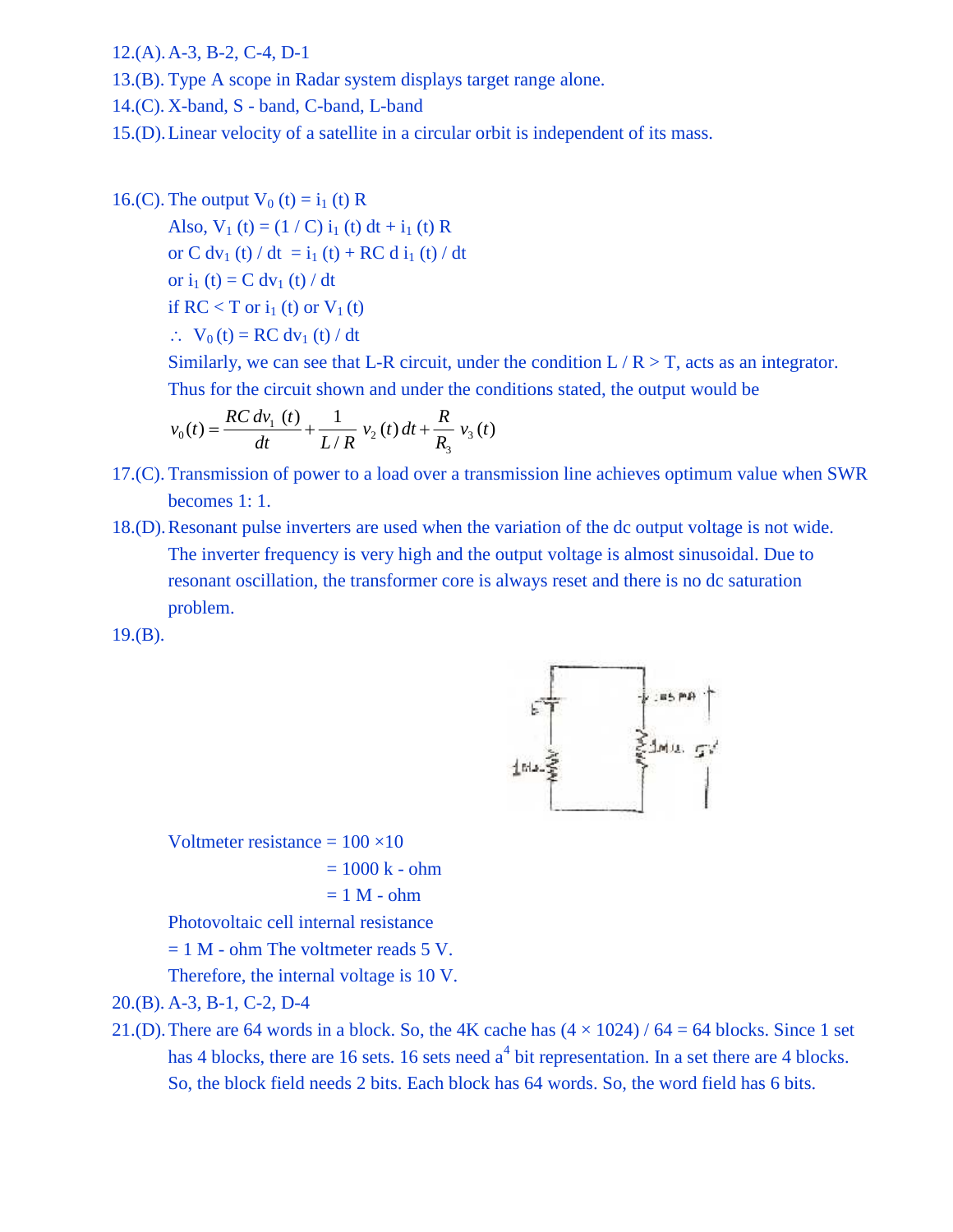22.(C). It should be remembered that for charging a battery, its positive terminal must be connected to the positive end of the dc supply. 22.(C). It should be remembered that for charging a battery, its positive terminal must be connected<br>to the positive end of the dc supply.<br>23.(A). The overall modulation index =  $\sqrt{(0.3)^2 + (0.4)^2} = 0.5$ <br>24.(D). Memory mopp

24.(D).Memory mopped I / O.

- 1. I / O have 16 bit addresses.
- 2. Devices are accessed like registers
- 3. Mass devices  $= 2^{16} = 256 \times 256$
- 4. Arithmetic / Logic operations can be done.
- 25.(C). Low grade fuels have low calorific value
- 26.(B). The definition of atomic packing factor is the ratio:

### Volume of atoms per unit cell

### Volume of the unit cell

Since aluminum has 6% greater atomic packing factor, then it has a lesser inverse ratio of volume of unit cell to volume of atoms per unit cell.

- 27.(A).Property of matched junctions
- 28.(D).Radar becons are used for target identification, navigation and causing for significant extensions of the maximum range.
- 29.(D).None of the statements is correct because a microwave cavity does not resonate at a number of frequencies.
- 30.(B). Satellite repeater serves to repeat the satellite signals received.
- 31.(A).As explained in Q. 20, C-R circuit acts as a differentiator under appropriate conditions. We can associate output waveforms with the input waveform by checking whether as particular output waveform with the input waveform by checking whether as particular output waveform is obtained by taking the derivative of input waveform being considered. Wherever there is a jump discontinuity in the function, the derivative function at that has impulse function, we arrive at answer (a).
- 32.(C). The relationship between SWR and  $K_r$  of a transmission line is

$$
SWR = \frac{1 + K_r}{1 - K_r}
$$

- 33.(D).To meet the torque speed duty cycle of a drive, the voltage, current and frequency control are normally used.
- 34.(B). If it is a symmetrical square wave of value 1V, or any other symmetrical wave having mean value of 1V, then the rectifier type instrument will read 1.11V as it is calibrated to read 1.1 times the mean value. Probable answer is (b).
- 35.(D). The step response is -0.5 (1 +  $e^{-2t}$ ) u (t). The impulse response is the derivative of above expression,
	- h (t)  $r\delta(t) = 0.5 \delta(t) + e^{-2t} u(t)$
	- $\therefore$  The system function for 1st control system is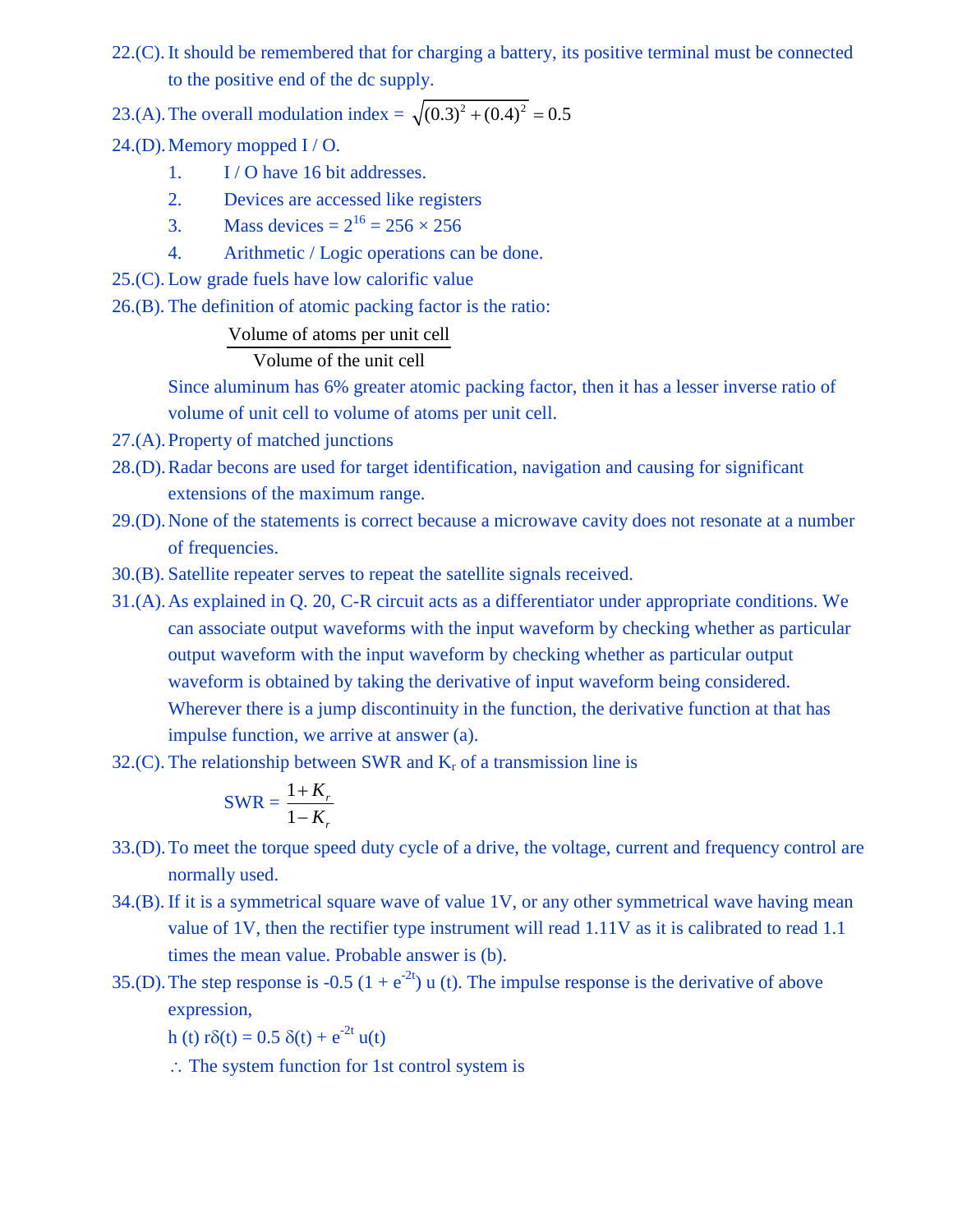H<sub>1</sub> (s) = -0.5 + 
$$
\frac{1}{s+2} = \frac{-0.58}{(s+2)}
$$
  
\nH<sub>2</sub>(s) =  $\alpha e^{-t} = \frac{1}{s+1}$   
\n $\therefore$  H(s) = H<sub>1</sub> (s) H2(s)  
\n= [-0.5 + 1/(s + 2)] 1/(s + 1)  
\n=  $\frac{-0.5s}{(s+2)(s+1)}$   
\nY = (G + F + H)

 $36.(C). Y = (G + F + H)$ 



$$
= (\overline{A}\overline{A}) + (D + E) + (\overline{C}\overline{C})
$$
  

$$
= (\overline{A} + \overline{A}) + (\overline{A}\overline{B} + \overline{B}\overline{C}) + (\overline{C} + \overline{C})
$$
  

$$
= \overline{A} + \overline{A}\overline{B} + \overline{B}\overline{C} + \overline{C}.
$$

37.(A).The formula is

$$
C_{\min} = \frac{0.24}{rR_L} \quad F
$$

Where r is ripple factor in percent.

$$
\therefore C_{\min} = \frac{0.24}{2 \times 10000} \qquad F = 12 \sim F
$$

38.(D). Image frequency =  $1200 + 2 \times 450 = 2100$  KHz. 39.(B). After instruction:

> $2000 \text{ SP} \rightarrow 1000 \text{ PC} \rightarrow 2003$  $2003$  SP  $\rightarrow$  OFF DE (SP decrement by 2)  $2004$  SP  $\rightarrow$  OFFC (SP decrement by 2) 2005  $PC \rightarrow 2050$ SP has OFFC, PC has 2050.

40.(D).The different components of ink would move along the pores of the paper at different rates, thus making separation possible. All the other choices are inappropriate.

- 41.(B). The nature of atomic bond found in diamond is covalent.
- 42.(C). Preventing higher order modes from propagating
- 43.(D).The Doppler Effect is used in Pulsed Radar and MTI